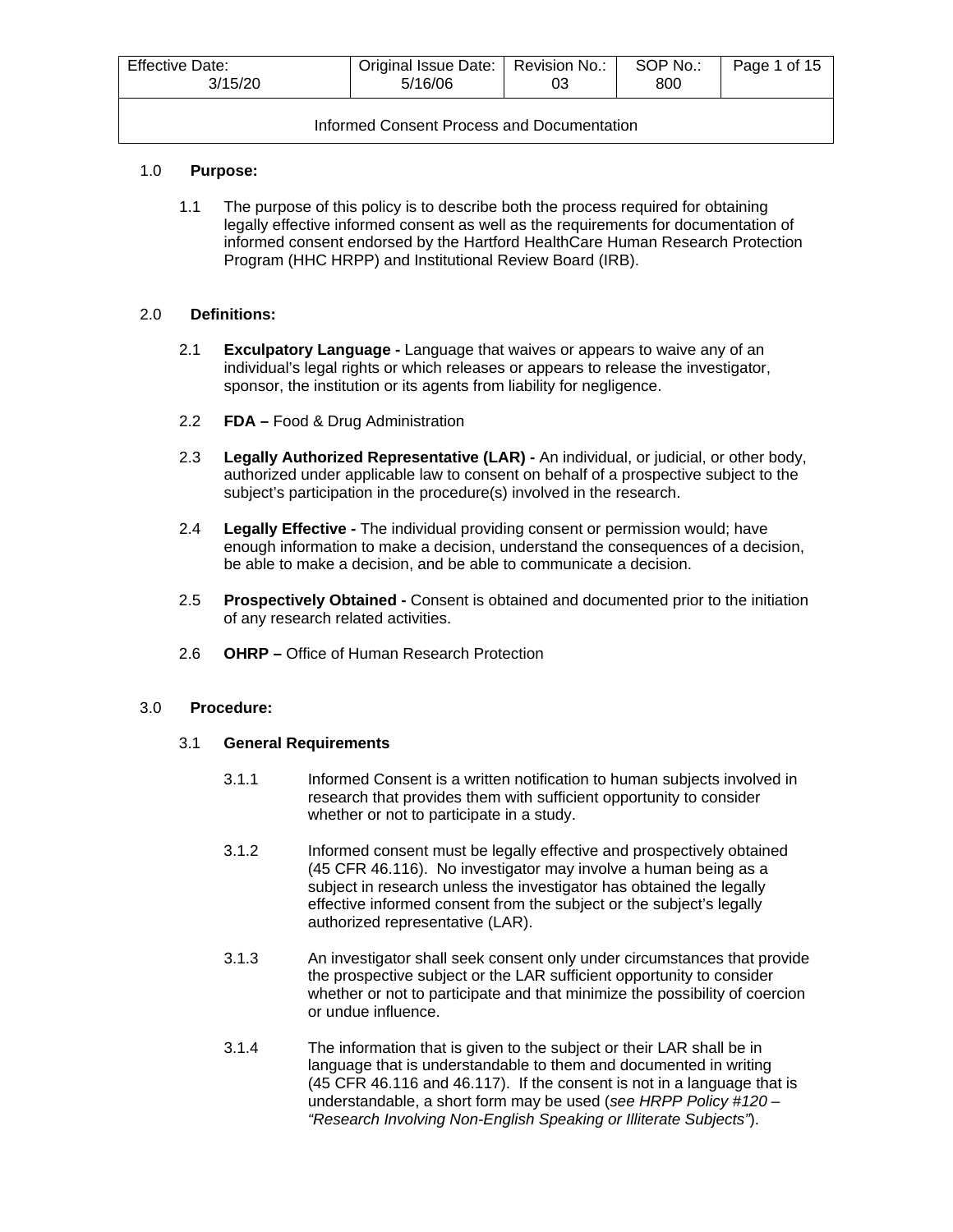| <b>Effective Date:</b>                     | 3/15/20                                                                                                                                                                                                                                                                                        |          | Original Issue Date:<br>5/16/06                                                                                                                                                                                                                                                                                                                                                                                       | Revision No.:<br>03 | SOP No.:<br>800 | Page 2 of 15 |  |  |
|--------------------------------------------|------------------------------------------------------------------------------------------------------------------------------------------------------------------------------------------------------------------------------------------------------------------------------------------------|----------|-----------------------------------------------------------------------------------------------------------------------------------------------------------------------------------------------------------------------------------------------------------------------------------------------------------------------------------------------------------------------------------------------------------------------|---------------------|-----------------|--------------|--|--|
|                                            |                                                                                                                                                                                                                                                                                                |          |                                                                                                                                                                                                                                                                                                                                                                                                                       |                     |                 |              |  |  |
| Informed Consent Process and Documentation |                                                                                                                                                                                                                                                                                                |          |                                                                                                                                                                                                                                                                                                                                                                                                                       |                     |                 |              |  |  |
|                                            | 3.1.5<br>The prospective subject or the legally authorized representative must be<br>provided with the information that a reasonable person would want to<br>have in order to make an informed decision about whether to participate,<br>and an opportunity to discuss that information.       |          |                                                                                                                                                                                                                                                                                                                                                                                                                       |                     |                 |              |  |  |
|                                            | 3.1.6                                                                                                                                                                                                                                                                                          |          | Except for broad consent obtained in accordance with 46.116(d):                                                                                                                                                                                                                                                                                                                                                       |                     |                 |              |  |  |
|                                            |                                                                                                                                                                                                                                                                                                |          | 3.1.6.1 Informed consent must begin with a concise and focused<br>presentation of the key information that is most likely to assist a<br>prospective subject or legally authorized representative in<br>understanding the reasons why one might or might not want to<br>participate in the research. This part of the informed consent<br>must be organized and presented in a way that facilitates<br>comprehension. |                     |                 |              |  |  |
|                                            |                                                                                                                                                                                                                                                                                                |          | 3.1.6.2 Informed consent as a whole must present information in<br>sufficient detail relating to the research, and must be organized<br>and presented in a way that does not merely provide lists of<br>isolated facts, but rather facilitates the prospective subject's or<br>legally authorized representative's understanding of the reasons<br>why one might or might not want to participate.                    |                     |                 |              |  |  |
|                                            | 3.1.7                                                                                                                                                                                                                                                                                          |          | No informed consent, whether oral or written, may include any<br>exculpatory language through which the subject or their LAR is made to<br>waive or appear to waive any of the subject's legal rights, or releases or<br>appears to release the investigator, the sponsor, the institution, or its<br>agents from liability for negligence (45 CFR 46.116).                                                           |                     |                 |              |  |  |
|                                            | 3.1.8                                                                                                                                                                                                                                                                                          |          | The written and verbal consent form must be approved by the<br>Institutional Review Board (IRB) prior to use.                                                                                                                                                                                                                                                                                                         |                     |                 |              |  |  |
|                                            | 3.1.9                                                                                                                                                                                                                                                                                          |          | The Hartford HealthCare informed consent and HIPAA Authorization<br>templates must be used for all studies unless the study has been<br>deferred to an outside IRB.                                                                                                                                                                                                                                                   |                     |                 |              |  |  |
| 3.2                                        | Basic elements of informed consent - The HHC informed consent template has<br>been designed to include all the basic elements (information) that must be provided<br>to each subject or the legally authorized representative as outlined in 45 CFR 46.116,<br>21 CFR 50.25, and ICH-GCP (E6): |          |                                                                                                                                                                                                                                                                                                                                                                                                                       |                     |                 |              |  |  |
|                                            | 3.2.1                                                                                                                                                                                                                                                                                          |          | A statement that the study involves research, an explanation of the<br>purposes of the research and the expected duration of the subject's<br>participation, a description of the procedures to be followed, and<br>identification of any procedures that are experimental.                                                                                                                                           |                     |                 |              |  |  |
|                                            | 3.2.2                                                                                                                                                                                                                                                                                          | subject. | A description of any reasonably foreseeable risks or discomforts to the                                                                                                                                                                                                                                                                                                                                               |                     |                 |              |  |  |
|                                            | 3.2.3                                                                                                                                                                                                                                                                                          |          | A description of any benefits to the subject or to others that may<br>reasonably be expected from the research.                                                                                                                                                                                                                                                                                                       |                     |                 |              |  |  |

3.2.4 A disclosure of appropriate alternative procedures or courses of treatment, if any, that might be advantageous to the subject.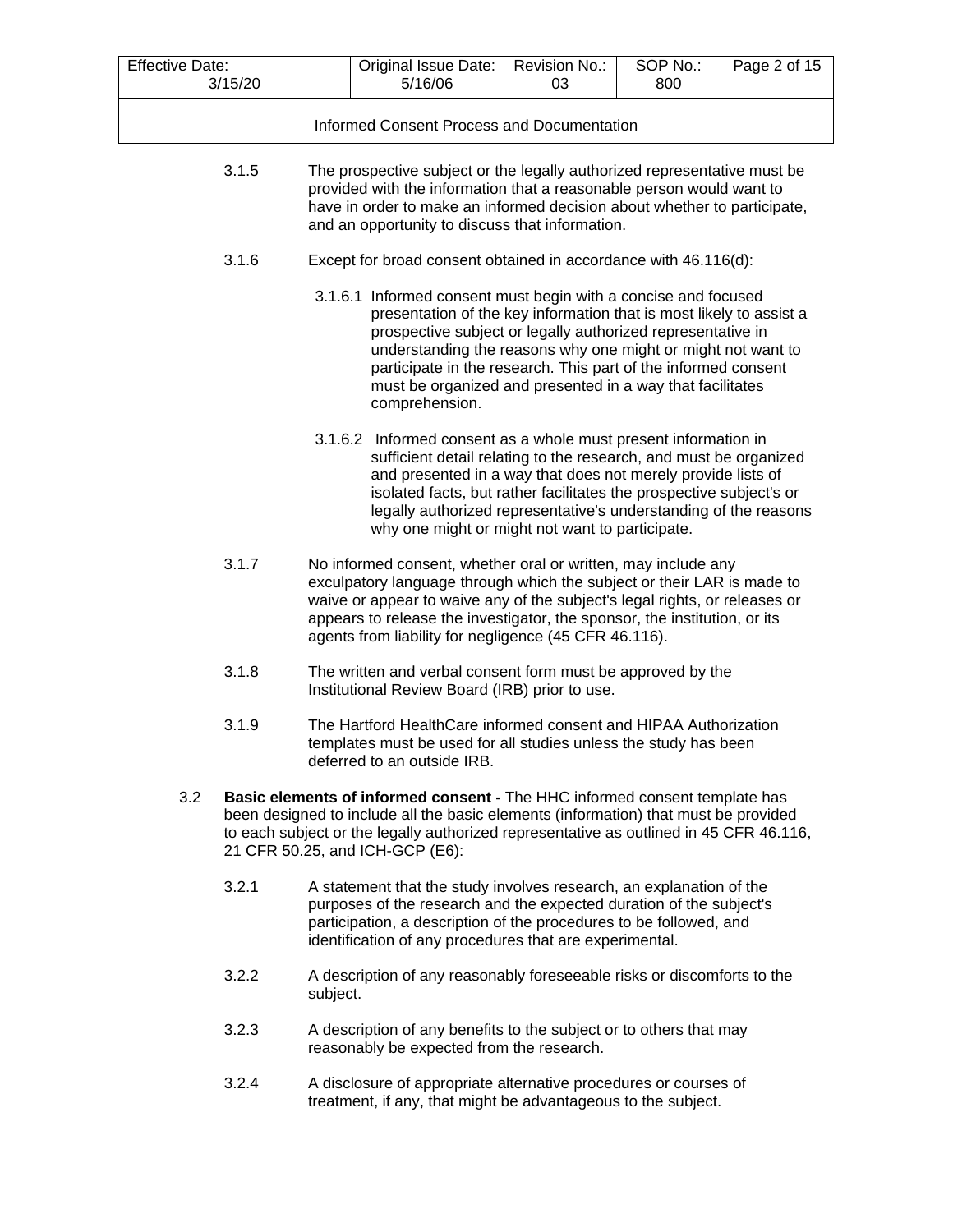| <b>Effective Date:</b> | 3/15/20                                    |                                                                                                                                                                                                                                                                                                                             | Original Issue Date:<br>5/16/06                                                                                                                                                                                                                                                                                                                                                                                                                             | Revision No.:<br>03 | SOP No.:<br>800 | Page 3 of 15 |  |  |  |
|------------------------|--------------------------------------------|-----------------------------------------------------------------------------------------------------------------------------------------------------------------------------------------------------------------------------------------------------------------------------------------------------------------------------|-------------------------------------------------------------------------------------------------------------------------------------------------------------------------------------------------------------------------------------------------------------------------------------------------------------------------------------------------------------------------------------------------------------------------------------------------------------|---------------------|-----------------|--------------|--|--|--|
|                        | Informed Consent Process and Documentation |                                                                                                                                                                                                                                                                                                                             |                                                                                                                                                                                                                                                                                                                                                                                                                                                             |                     |                 |              |  |  |  |
|                        | 3.2.5                                      |                                                                                                                                                                                                                                                                                                                             | A statement describing the extent, if any, to which confidentiality of<br>records identifying the subject will be maintained and that notes the<br>possibility that the Food and Drug Administration may inspect the<br>records.                                                                                                                                                                                                                            |                     |                 |              |  |  |  |
|                        | 3.2.6                                      |                                                                                                                                                                                                                                                                                                                             | For research involving more than minimal risk, an explanation as to<br>whether any compensation and an explanation as to whether any<br>medical treatments are available if injury occurs and, if so, what they<br>consist of, or where further information may be obtained.                                                                                                                                                                                |                     |                 |              |  |  |  |
|                        | 3.2.7                                      |                                                                                                                                                                                                                                                                                                                             | An explanation of whom to contact for answers to pertinent questions<br>about the research and research subjects' rights, and whom to contact in<br>the event of a research related injury to the subject.                                                                                                                                                                                                                                                  |                     |                 |              |  |  |  |
|                        | 3.2.8                                      | A statement that participation is voluntary, that refusal to participate will<br>involve no penalty or loss of benefits to which the subject is otherwise<br>entitled, and that the subject may discontinue participation at any time<br>without penalty or loss of benefits to which the subject is otherwise<br>entitled. |                                                                                                                                                                                                                                                                                                                                                                                                                                                             |                     |                 |              |  |  |  |
|                        | 3.2.9                                      |                                                                                                                                                                                                                                                                                                                             | One of the following statements about any research that involves the<br>collection of identifiable private information or identifiable biospecimens:                                                                                                                                                                                                                                                                                                        |                     |                 |              |  |  |  |
|                        |                                            |                                                                                                                                                                                                                                                                                                                             | 3.2.9.1 A statement that identifiers might be removed from the<br>identifiable private information or identifiable biospecimens and<br>that, after such removal, the information or biospecimens could<br>be used for future research studies or distributed to another<br>investigator for future research studies without additional<br>informed consent from the subject or the legally authorized<br>representative, if this might be a possibility; or |                     |                 |              |  |  |  |
|                        |                                            |                                                                                                                                                                                                                                                                                                                             | 3.2.9.2 A statement that the subject's information or biospecimens<br>collected as part of the research, even if identifiers are<br>removed, will not be used or distributed for future research<br>studies.                                                                                                                                                                                                                                                |                     |                 |              |  |  |  |
| 3.3                    |                                            | Additional elements of informed consent - When appropriate, one or more of the<br>following elements of information must be provided to each subject or the legally<br>authorized representative:                                                                                                                           |                                                                                                                                                                                                                                                                                                                                                                                                                                                             |                     |                 |              |  |  |  |
|                        | 3.3.1                                      |                                                                                                                                                                                                                                                                                                                             | A statement that the IRB has granted approval for the investigator to<br>conduct the trial.                                                                                                                                                                                                                                                                                                                                                                 |                     |                 |              |  |  |  |
|                        | 3.3.2                                      |                                                                                                                                                                                                                                                                                                                             | A statement that a particular treatment or procedure may involve risks to<br>the subject (or to the embryo or fetus, if the subject is or may become<br>pregnant) that are currently unforeseeable.                                                                                                                                                                                                                                                         |                     |                 |              |  |  |  |

- 3.3.3 Anticipated circumstances under which the subject's participation may be terminated by the investigator without regard to the subject's or legally authorized representative's consent.
- 3.3.4 Any additional costs to the subject that may result from participation in the research.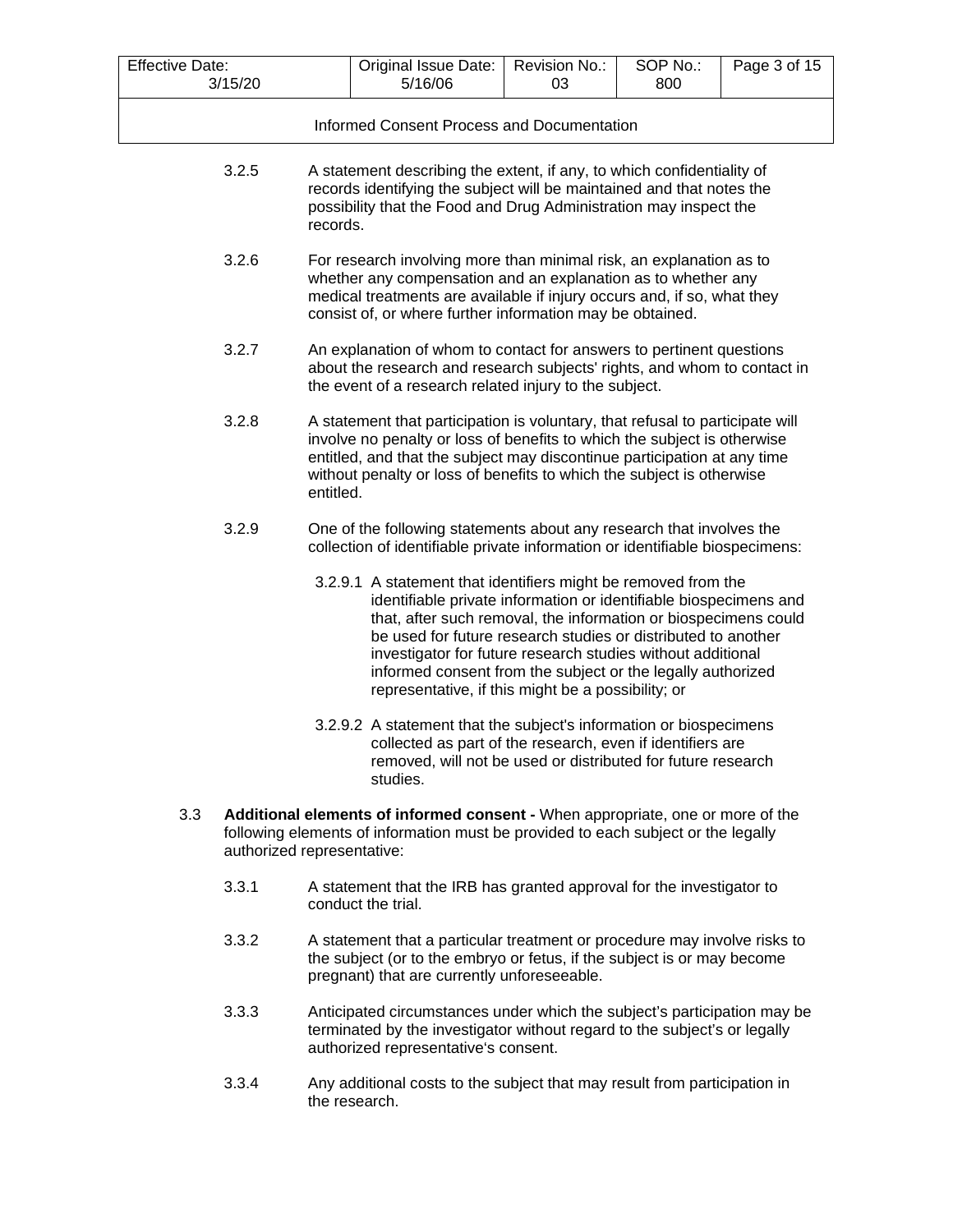| <b>Effective Date:</b> | 3/15/20 |           | Original Issue Date:<br>5/16/06                                                                                                                                                                                                                                                                                                                                                                                                                                                                                  | Revision No.:<br>03 | SOP No.:<br>800 | Page 4 of 15 |  |  |  |
|------------------------|---------|-----------|------------------------------------------------------------------------------------------------------------------------------------------------------------------------------------------------------------------------------------------------------------------------------------------------------------------------------------------------------------------------------------------------------------------------------------------------------------------------------------------------------------------|---------------------|-----------------|--------------|--|--|--|
|                        |         |           |                                                                                                                                                                                                                                                                                                                                                                                                                                                                                                                  |                     |                 |              |  |  |  |
|                        |         |           | Informed Consent Process and Documentation                                                                                                                                                                                                                                                                                                                                                                                                                                                                       |                     |                 |              |  |  |  |
|                        | 3.3.5   |           | The consequences of a subject's decision to withdraw from the research<br>and procedures for orderly termination of participation by the subject.                                                                                                                                                                                                                                                                                                                                                                |                     |                 |              |  |  |  |
|                        | 3.3.6   |           | A statement that significant new findings developed during the course of<br>the research that may relate to the subject's willingness to continue<br>participation will be provided to the subject.                                                                                                                                                                                                                                                                                                              |                     |                 |              |  |  |  |
|                        | 3.3.7   |           | A statement that the monitor, the auditor, the IRB, and the regulatory<br>authority, such as the FDA, will be granted direct access to the subject's<br>original medical records for verification of clinical trial procedures or data,<br>without violating the confidentiality of the subject, to the extent permitted<br>by the applicable laws and regulations and that, by signing a written<br>consent form, the subject or the subject's legally acceptable<br>representative is authorizing such access. |                     |                 |              |  |  |  |
|                        | 3.3.8   |           | The approximate number of subject's involved in the study.                                                                                                                                                                                                                                                                                                                                                                                                                                                       |                     |                 |              |  |  |  |
|                        | 3.3.9   |           | A statement that the subject's biospecimens (even if identifiers are<br>removed) may be used for commercial profit and whether the subject will<br>or will not share in this commercial profit;                                                                                                                                                                                                                                                                                                                  |                     |                 |              |  |  |  |
|                        | 3.3.10  |           | A statement regarding whether clinically relevant research results,<br>including individual research results, will be disclosed to subjects, and if<br>so, under what conditions; and                                                                                                                                                                                                                                                                                                                            |                     |                 |              |  |  |  |
|                        | 3.3.11  |           | For research involving biospecimens, whether the research will (if<br>known) or might include whole genome sequencing (i.e., sequencing of a<br>human germline or somatic specimen with the intent to generate the<br>genome or exome sequence of that specimen).                                                                                                                                                                                                                                                |                     |                 |              |  |  |  |
| 3.4                    |         |           | <b>Elements of Broad Consent</b>                                                                                                                                                                                                                                                                                                                                                                                                                                                                                 |                     |                 |              |  |  |  |
|                        | 3.4.1   |           | The Revised Common Rule added an element of broad consent for the<br>storage, maintenance, and secondary research use of identifiable private<br>information or identifiable biospecimens.at 45 CFR 46.116(d).                                                                                                                                                                                                                                                                                                   |                     |                 |              |  |  |  |
|                        | 3.4.2   | the DHHS. | Broad consent procedures are not being implemented at Hartford<br>HealthCare at this time because (1) the necessary technological<br>infrastructure is not in place to appropriately track and monitor broad<br>consent requirements to ensure regulatory compliance, and (2) federal<br>guidance on broad consent implementation has not been published by                                                                                                                                                      |                     |                 |              |  |  |  |

# 3.5 **Posting of clinical trial consent form**

- 3.5.1 For each clinical trial conducted or supported by a Federal department or agency, one IRB-approved informed consent form used to enroll subjects must be posted by the awardee or the Federal department or agency component conducting the trial on a publicly available Federal Web site that will be established as a repository for such informed consent forms.
- 3.5.2 If the Federal department or agency supporting or conducting the clinical trial determines that certain information should not be made publicly available on a Federal Web site (e.g. confidential commercial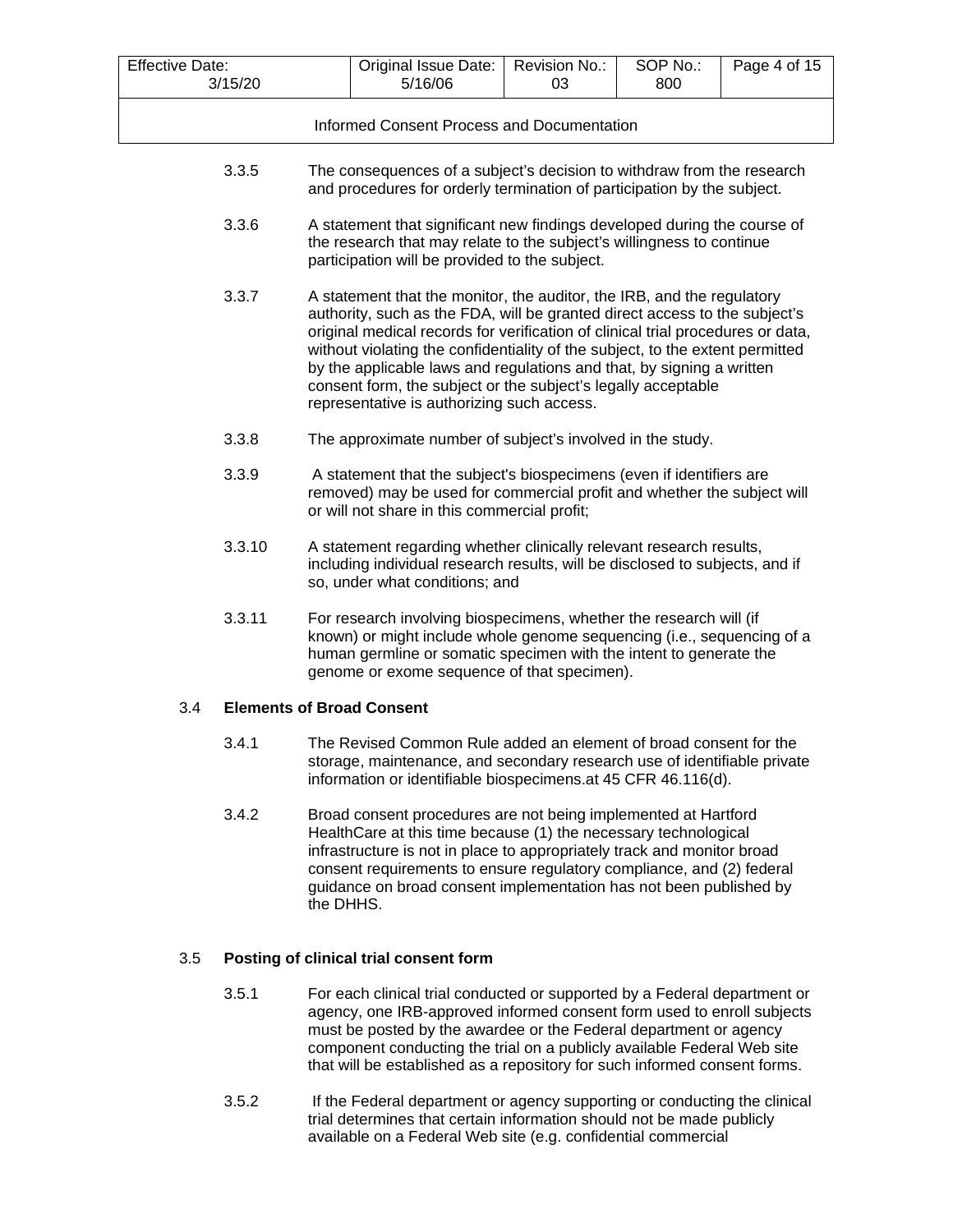| Effective Date:<br>3/15/20                 | Original Issue Date:   Revision No.:<br>5/16/06 | 03 | SOP No.:<br>800 | Page 5 of 15 |  |
|--------------------------------------------|-------------------------------------------------|----|-----------------|--------------|--|
| Informed Consent Process and Documentation |                                                 |    |                 |              |  |

information), such Federal department or agency may permit or require redactions to the information posted.

3.5.3 The informed consent form must be posted on the Federal Web site after the clinical trial is closed to recruitment, and no later than 60 days after the last study visit by any subject, as required by the protocol.

## 3.6 **The Consent Process**

- 3.6.1 Obtaining informed consent from a potential subject is more than just a signature on a form. The entire informed consent process involves the following;
	- Providing the subject with an explanation of the research and adequate opportunity to consider all options
	- Responding to the subject's questions and ensuring that the subject has comprehended this information
	- Obtaining the subject's voluntary agreement to participate
	- Obtaining required signatures and dates
	- Continuing to provide information as the subject or situation requires. To be effective, the process should provide ample opportunity for the Investigator and the subject to exchange information and ask questions.
- 3.6.2 **Explanation of the Research:** Investigators (or IRB approved designees) must use the following steps in order to orient the potential subject to the purpose of the research and why they might wish to participate:
	- 3.6.2.1 **Step One:** The Investigator (or IRB approved designee) must explain the study to the potential subject verbally, providing all pertinent information (purpose, procedures, risks, benefits, alternatives to participation, etc.), and must allow the potential subject ample opportunity to ask questions.
	- 3.6.2.2 **Step Two:** Following this verbal explanation, the potential subject should be provided with a written consent form and afforded sufficient time to consider whether or not to participate in the research. "Sufficient time" can range from hours to days, depending on how long it reasonably takes to evaluate the procedures, risks, potential benefits, and alternative treatments.
	- 3.6.2.3 **Step Three:** After allowing the potential subject time to read the consent form, an Investigator listed on the consent form should be available to answer any additional questions s/he may have.

**Note:** Designees may consent potential subjects, but the Principal and Co-Investigators listed on the consent form are responsible for ensuring the consent process is completed properly.

3.6.3 **Subject Comprehension Assessment:** The responsibility of ensuring that a potential subject understands the research and the risks and benefits involved falls upon the Investigator and not upon the potential subject.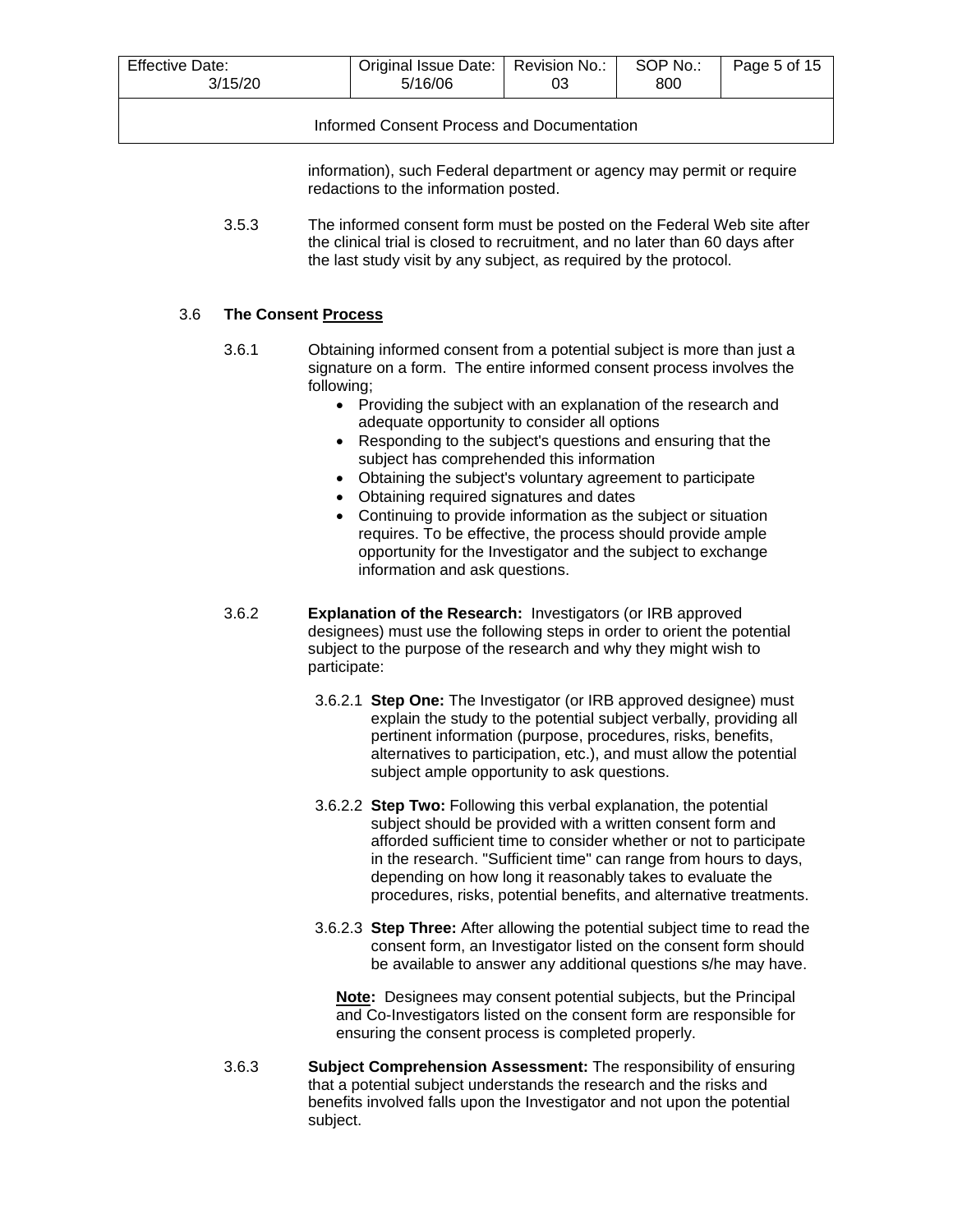| <b>Effective Date:</b> | 3/15/20               | Original Issue Date:<br>5/16/06                                                                                                                                                                                                                                                                                                                                                                                                                                                                               | Revision No.:<br>03                                                                                                                                                                                                                                                | SOP No.:<br>800 | Page 6 of 15 |
|------------------------|-----------------------|---------------------------------------------------------------------------------------------------------------------------------------------------------------------------------------------------------------------------------------------------------------------------------------------------------------------------------------------------------------------------------------------------------------------------------------------------------------------------------------------------------------|--------------------------------------------------------------------------------------------------------------------------------------------------------------------------------------------------------------------------------------------------------------------|-----------------|--------------|
|                        |                       | Informed Consent Process and Documentation                                                                                                                                                                                                                                                                                                                                                                                                                                                                    |                                                                                                                                                                                                                                                                    |                 |              |
|                        |                       | 3.6.3.1 It is critical to the consent process that the Investigator not only<br>field questions but also asks questions. Asking questions can<br>further the discussion, elicit questions from the potential subject,<br>prompt the potential subject to think more carefully about the<br>study, and help the Investigator decide whether the person has<br>adequately understood the study.                                                                                                                 |                                                                                                                                                                                                                                                                    |                 |              |
|                        |                       | 3.6.3.2 Useful questions will be open-ended and non-directive. Rather<br>than asking for yes or no answers, ask for an explanation<br>because these questions often can be answered in a variety of<br>ways, and do not already contain the correct answer.                                                                                                                                                                                                                                                   |                                                                                                                                                                                                                                                                    |                 |              |
|                        |                       | 3.6.3.3 Open-ended questions are often introduced with "what,"<br>"where," "how often," "when," and "please describe." Examples<br>of open-ended questions are:                                                                                                                                                                                                                                                                                                                                               |                                                                                                                                                                                                                                                                    |                 |              |
|                        |                       | • "Just so that I'm sure you understand what is expected of<br>asking you to do?"<br>• "Can you describe what the alternatives to participation in<br>this study are?"                                                                                                                                                                                                                                                                                                                                        | you, would you please explain to me what you think we're<br>"Describe in your own words the purpose of the study."<br>"What more would you like to know?"<br>"What is the possible benefit to you of participating in this<br>study? What are the possible risks?" |                 |              |
|                        |                       | 3.6.3.4 In contrast, close-ended questions do not further discussion<br>and tend to bring it to a stop, so they should be avoided.<br>Examples of closed-ended questions are:                                                                                                                                                                                                                                                                                                                                 |                                                                                                                                                                                                                                                                    |                 |              |
|                        |                       | "Do you understand?"<br>$\bullet$                                                                                                                                                                                                                                                                                                                                                                                                                                                                             | "Do you have any questions?"<br>"Do you see that there are some risks to taking this drug?"                                                                                                                                                                        |                 |              |
|                        | 3.6.4                 | Voluntary Agreement to Participate: Situations where coercion may<br>exist should be avoided. Potential subjects must be informed that no<br>penalty or loss of benefit will incur should they choose not to participate. Any<br>potential concerns a subject might have should be addressed.                                                                                                                                                                                                                 |                                                                                                                                                                                                                                                                    |                 |              |
| 3.7                    | <b>Verbal Consent</b> |                                                                                                                                                                                                                                                                                                                                                                                                                                                                                                               |                                                                                                                                                                                                                                                                    |                 |              |
|                        | 3.7.1                 | In most cases the federal regulations require that informed consent be<br>documented (i.e., signed consent form), but they also provide for some<br>important exceptions. In some circumstances, the IRB may waive the<br>requirement for written consent and allow researchers to obtain verbal<br>consent (see HRPP Policy #120 - "Waivers and Alterations of the<br>Consent Process and Documentation of Consent If the IRB grants this<br>type of waiver, the Investigator should follow the steps below: |                                                                                                                                                                                                                                                                    |                 |              |

- 3.7.1.1 A waiver of documentation of informed consent must be approved by the IRB in order to obtain verbal consent from potential subjects.
- 3.7.1.2 The Investigator (or an IRB approved designee), must explain the study to the potential subject verbally, providing all pertinent information (purpose, procedures, risks, benefits, alternatives to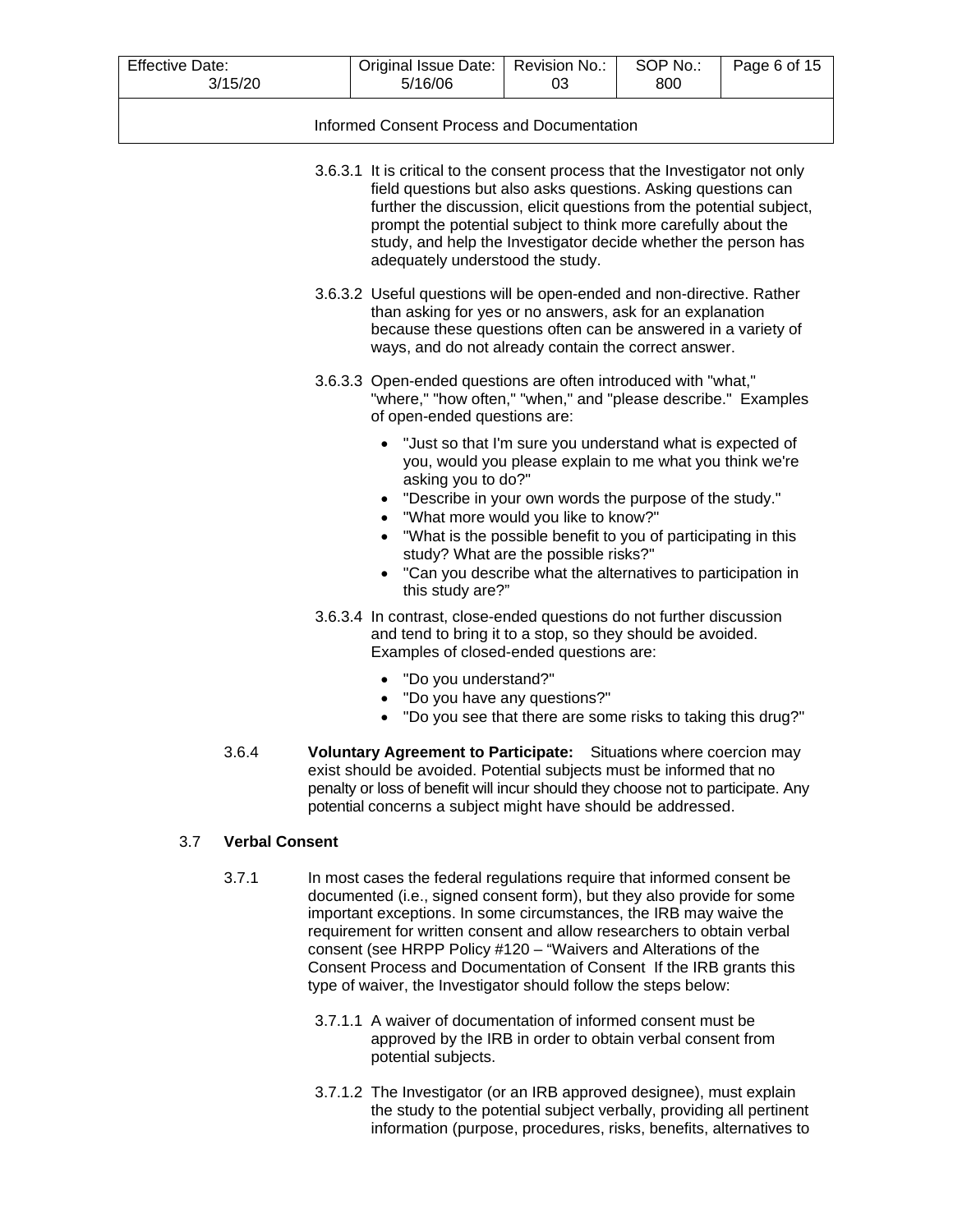| Effective Date:<br>3/15/20                 | Original Issue Date:   Revision No.:  <br>5/16/06 | 03 | SOP No.:<br>800 | Page 7 of 15 |  |  |  |
|--------------------------------------------|---------------------------------------------------|----|-----------------|--------------|--|--|--|
| Informed Consent Process and Documentation |                                                   |    |                 |              |  |  |  |

participation, etc.), and must allow the potential subject ample opportunity to ask questions.

- 3.7.1.3 Following this verbal explanation, the potential subject may be provided with a study information sheet (written summary - if required by the IRB) and must be afforded sufficient time to consider whether or not to participate in the research. "Sufficient time" can range from minutes to hours, dependent on how long it reasonably takes to evaluate the procedures, risks, potential benefits, and potential alternatives.
- 3.7.1.4 After allowing the potential subject time to read the study information sheet, the Investigator must answer any additional questions the potential subject may have and may obtain verbal agreement to participate in the research.

## 3.8 **Written Consent - Documentation of Consent:**

- 3.8.1 Part of the consent process involves providing written information to subjects in an "informed consent document". The purpose of this document is to provide subjects with written information for their future reference, and to document the fact that the process of consent occurred prior to subjects' participation in the research. As part of the overall consent process, the informed consent document;
	- 3.8.1.1 Is typically signed after the investigator has verbally explained the purpose and procedures involved in the study, answered any questions subjects have, and provided additional information (if needed) to allow subjects to make an informed decision;
	- 3.8.1.2 Must be written in language understandable to the subjects and formatted to ensure readability (e.g., large font for elderly subjects);
	- 3.8.1.3 Must include all elements that are required by regulations; the IRB has developed a consent template which should be used by investigators to ensure necessary elements are included;
	- 3.8.1.4 Must include the name of the Principal Investigator at the beginning of the document;
	- 3.8.1.5 In general, must include signature lines with dates for the subject and the person who obtained consent (e.g., the investigator); signature lines for parents, legal guardians, or legally authorized representatives, or for documentation of assent, should be added if appropriate for the study;
	- 3.8.1.6 Must be signed and dated *before* data collection begins;
	- 3.8.1.7 Must contain an IRB stamp of approval;
	- 3.8.1.8 Must be the most currently approved consent as indicated by the date on IRB stamp of approval and the valid through date on the signature page of the consent;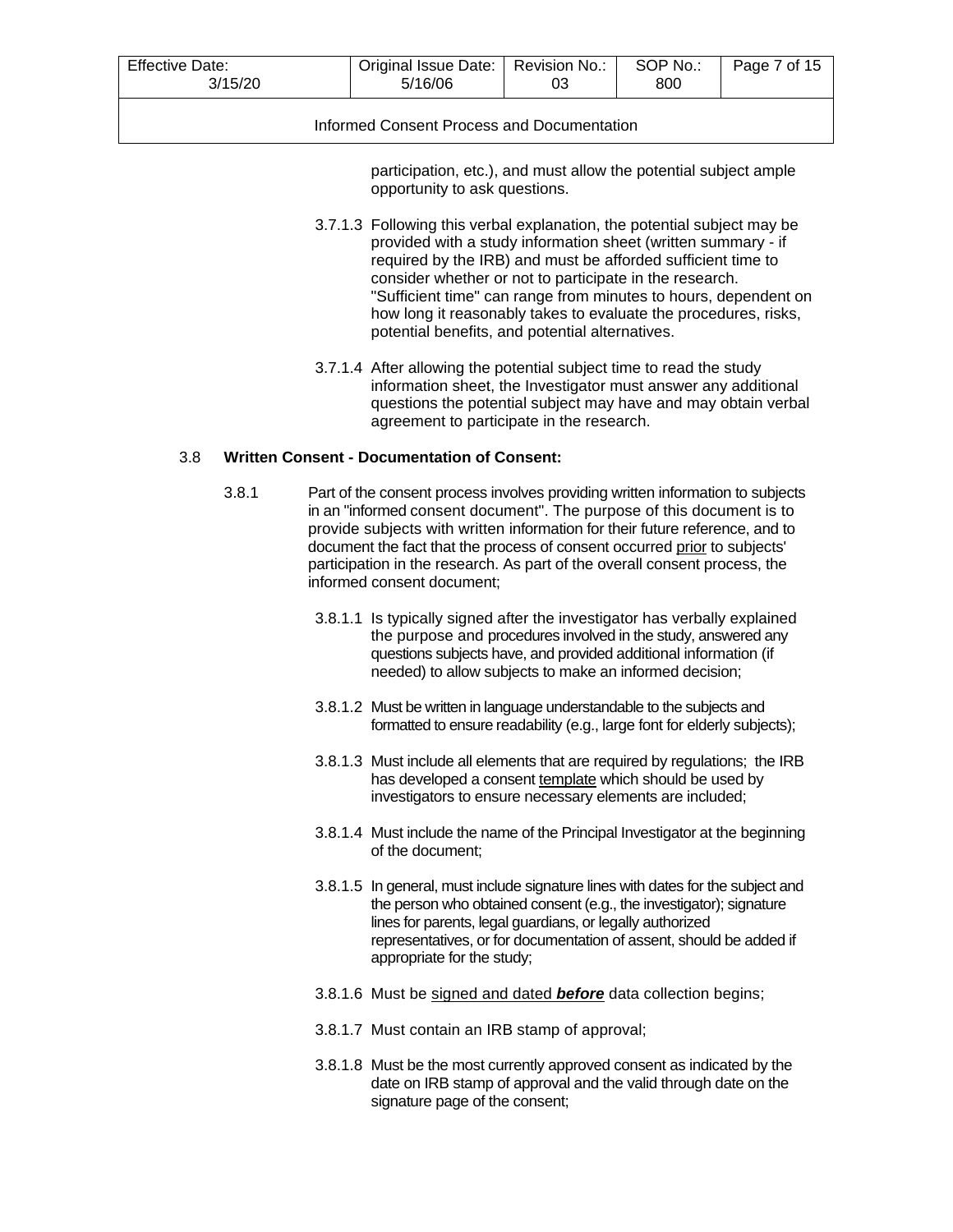| <b>Effective Date:</b><br>3/15/20 |                                                                                                                                                                                                                                                         | Original Issue Date:<br>5/16/06                                                                                                                                                                                                                                                                                                                                          | Revision No.:<br>03                                    | SOP No.:<br>800 | Page 8 of 15 |  |  |
|-----------------------------------|---------------------------------------------------------------------------------------------------------------------------------------------------------------------------------------------------------------------------------------------------------|--------------------------------------------------------------------------------------------------------------------------------------------------------------------------------------------------------------------------------------------------------------------------------------------------------------------------------------------------------------------------|--------------------------------------------------------|-----------------|--------------|--|--|
|                                   | Informed Consent Process and Documentation                                                                                                                                                                                                              |                                                                                                                                                                                                                                                                                                                                                                          |                                                        |                 |              |  |  |
|                                   |                                                                                                                                                                                                                                                         |                                                                                                                                                                                                                                                                                                                                                                          |                                                        |                 |              |  |  |
|                                   | 3.8.1.9 Must be updated to include any modifications to the study<br>procedures or changes in the level of risk to participants; the IRB<br>may require previously enrolled subjects to sign a new document if<br>increased risks have been identified; |                                                                                                                                                                                                                                                                                                                                                                          |                                                        |                 |              |  |  |
|                                   | 3.8.1.10                                                                                                                                                                                                                                                | continuing review.                                                                                                                                                                                                                                                                                                                                                       | Must be reviewed at least once per year at the time of |                 |              |  |  |
| 3.8.2                             |                                                                                                                                                                                                                                                         | Because the informed consent document serves as documentation of the<br>consent process, the following procedures must be followed;                                                                                                                                                                                                                                      |                                                        |                 |              |  |  |
|                                   |                                                                                                                                                                                                                                                         | 3.8.2.1 Once an individual has had all his/her questions answered and<br>has agreed to participate in the study, the subject must<br>personally sign and date the informed consent form either with<br>a wet signature or in an electronic format.                                                                                                                       |                                                        |                 |              |  |  |
|                                   |                                                                                                                                                                                                                                                         | 3.8.2.2 The HIPAA Research Authorization must also be signed and<br>dated at the time written consent is obtained.                                                                                                                                                                                                                                                       |                                                        |                 |              |  |  |
|                                   |                                                                                                                                                                                                                                                         | 3.8.2.3 The Investigator (or IRB approved designee) who has oriented<br>and consented the subject also must sign and date the consent<br>form at the time consent was obtained.                                                                                                                                                                                          |                                                        |                 |              |  |  |
|                                   |                                                                                                                                                                                                                                                         | 3.8.2.4 Impartial witnesses (when required—see below) must also sign<br>and date the consent form at the time consent was obtained.                                                                                                                                                                                                                                      |                                                        |                 |              |  |  |
|                                   |                                                                                                                                                                                                                                                         | 3.8.2.5 The Investigator's signature cannot pre-date the subject's<br>signature.                                                                                                                                                                                                                                                                                         |                                                        |                 |              |  |  |
|                                   |                                                                                                                                                                                                                                                         | 3.8.2.6 Subjects must be provided with a copy of the complete<br>informed consent document and HIPAA Authorization for<br>their records.                                                                                                                                                                                                                                 |                                                        |                 |              |  |  |
|                                   |                                                                                                                                                                                                                                                         | 3.8.2.7 The investigator must keep the original signed copies of the entire<br>document (not just the signature page) as records for at least<br>six years after the study is officially closed with the IRB unless<br>a waiver of documentation of consent is granted by the IRB.                                                                                       |                                                        |                 |              |  |  |
|                                   |                                                                                                                                                                                                                                                         | 3.8.2.8 Investigators may be asked to provide the IRB with copies of<br>the signed consents and HIPAA's at the time of continuing<br>review.                                                                                                                                                                                                                             |                                                        |                 |              |  |  |
|                                   |                                                                                                                                                                                                                                                         | <b>Note:</b> The subject is not technically enrolled in the study until<br>both the subject and the Investigator have signed the consent<br>and the subject has signed the HIPAA.                                                                                                                                                                                        |                                                        |                 |              |  |  |
| 3.8.3                             |                                                                                                                                                                                                                                                         | Required Signatures: The investigator's (or designee's) signature is<br>always required on the consent. Typically the subject will sign the<br>consent themselves. In situations where the subject is a minor (<18<br>years of age), cognitively or medically incapacitated, part of a vulnerable<br>population or unable to speak English, other people may be asked to |                                                        |                 |              |  |  |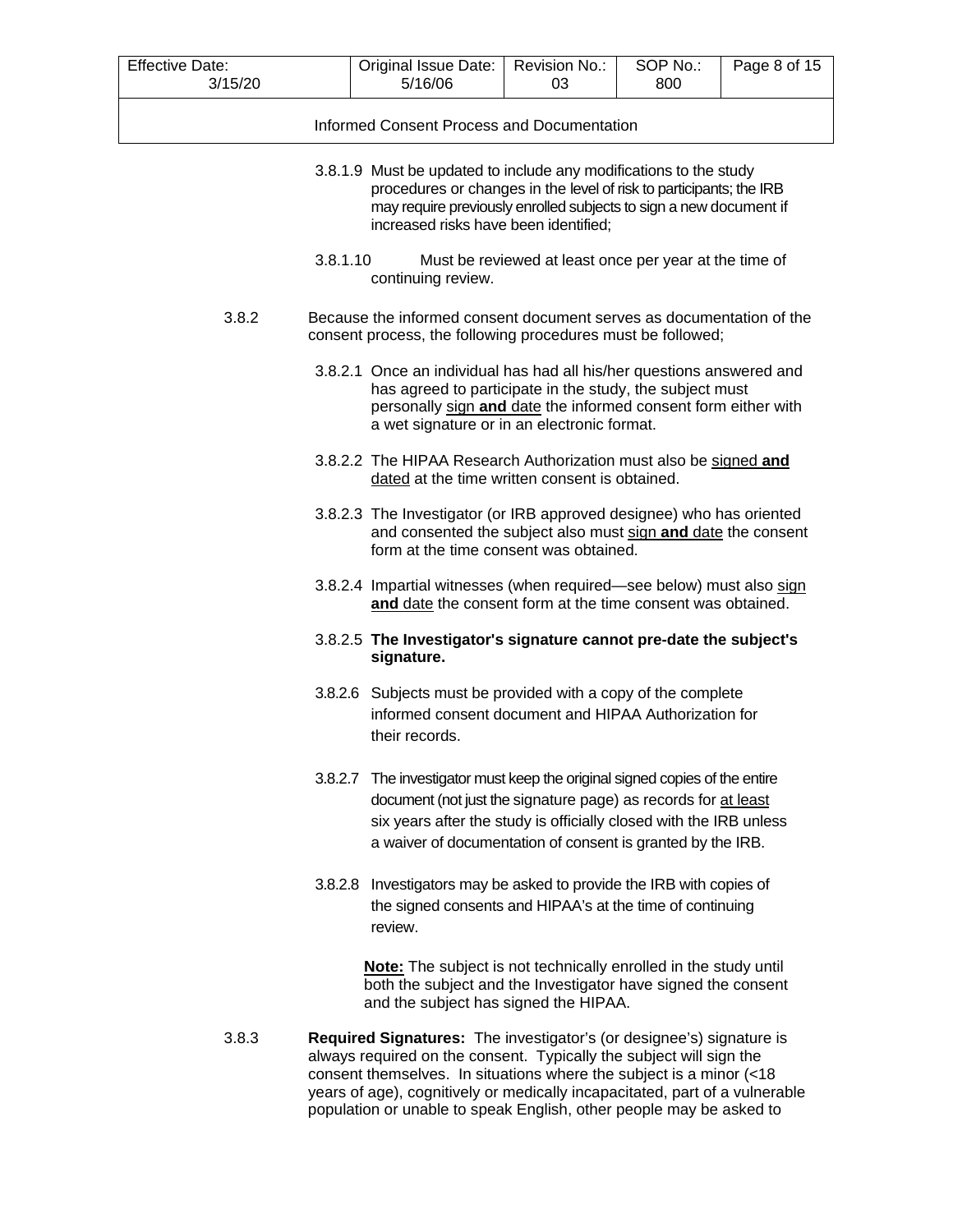| Effective Date:<br>3/15/20                 | Original Issue Date:   Revision No.:<br>5/16/06 | 03 | SOP No.:<br>800 | Page 9 of 15 |  |  |  |
|--------------------------------------------|-------------------------------------------------|----|-----------------|--------------|--|--|--|
| Informed Consent Process and Documentation |                                                 |    |                 |              |  |  |  |

sign the consent on behalf of the subject or in conjunction with the subject.

- 3.8.3.1 **Legally Authorized Representative Signatures:** If a subject is a minor or the subject is cognitively or medically incapacitated, consent may be provided by the subject's *[legally](http://www.research.uci.edu/ora/glossary.htm#LAR)  [authorized representative](http://www.research.uci.edu/ora/glossary.htm#LAR)* (LAR)\*. The consent template includes a specific signature line for LAR's. This line must be signed and dated by the LAR at the time consent is obtained. The LAR who signed the consent form must be given a copy of the consent as a reference and reminder of the information conveyed.
- 3.8.3.2 **Next of Kin Signatures:** The use of a Next of Kin (surrogate) for obtaining consent for minors or subiects who are cognitively or medically incapacitated requires **prior** IRB approval for each study. If the IRB approves the use of next of kin signatures for a particular study, they should only be sought when the subject does not have an LAR. Next of Kin should sign and date the consent at the time of consent on the LAR signature line of the consent. The Next of Kin who signed the consent form must be given a copy of the consent as a reference and reminder of the information conveyed.
- 3.8.3.3 **Witness Signatures:** In general the IRB does not require that a witness sign the consent. However, the IRB may require this when vulnerable or special classes of participants are involved in the study, the study is very complex in nature, or when the consent process occurs via phone. Per Federal regulation 45 CFR 46.117(b)(2), a witness will be required if a short form written consent has been approved for oral presentation to the participant.
	- 3.8.3.3.1 The IRB may determine what is required to be witnessed and who may serve as the witness.
	- 3.8.3.3.2 The witness must be impartial, such as an adult who is not a member of the study team and who is not a family member of the subject.
	- 3.8.3.3.3 The witness must sign and date the consent form attesting that the requirements for informed consent have been satisfied; that consent is voluntary and freely given by the subject, guardian, or surrogate, without any element of force, fraud, deceit, duress, coercion, or undue influence.
	- 3.8.3.3.4 An impartial witness signature is also required for consenting subjects who are unable to read and write (see below) and for studies where the IRB has approved the use of short form consent.
- 3.8.3.4 **English-Speaking Subjects Unable to Read and Write:** A person who *speaks and understands* English, but does not read and write, can be enrolled in a study by "making their mark" on the English consent document.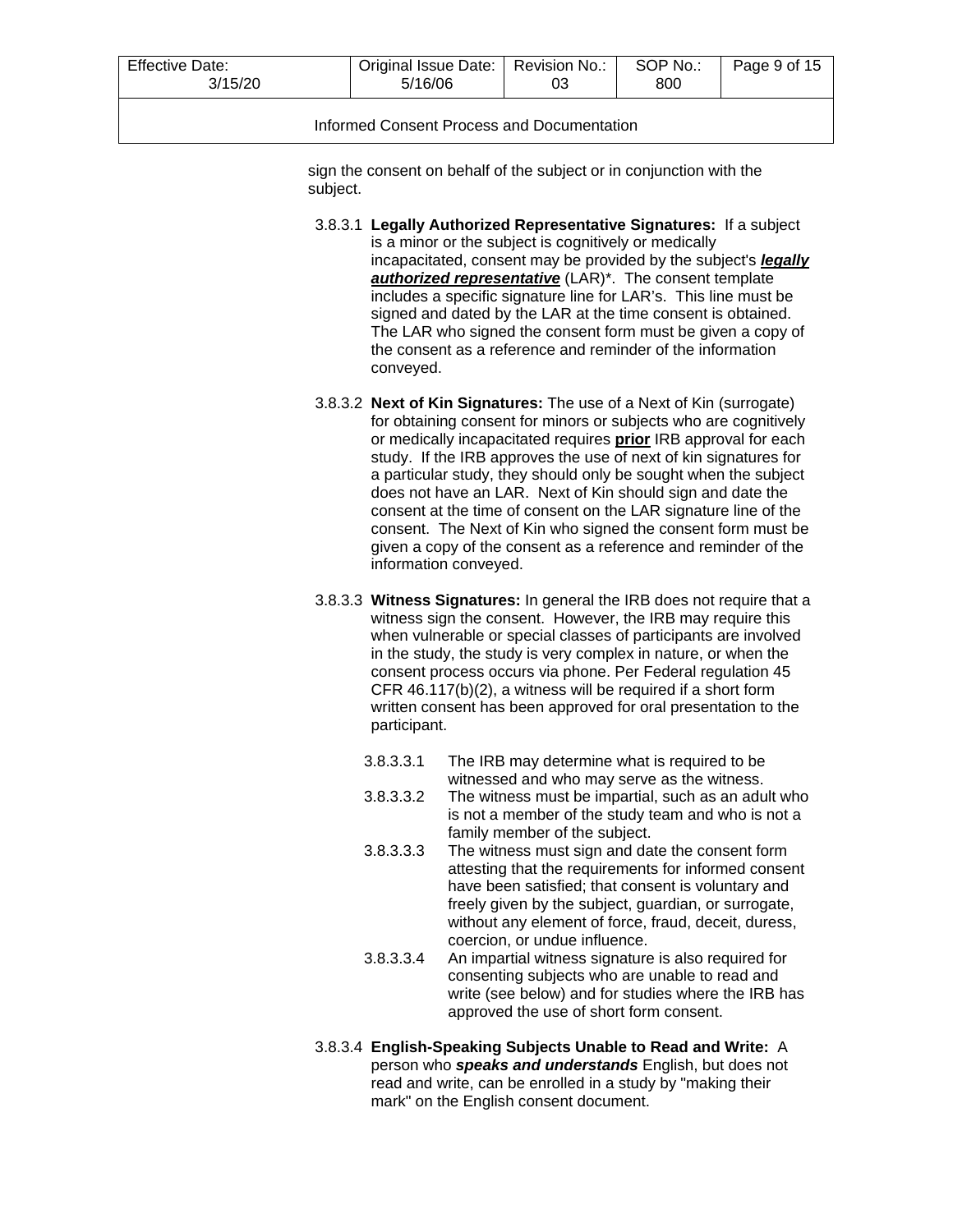| <b>Effective Date:</b><br>3/15/20 | Original Issue Date:<br>5/16/06            |                  | Revision No.:<br>03                                                                                                                                                                                                                                                                                                                                                                                                                                                                                                 | SOP No.:<br>800 | Page 10 of<br>15 |
|-----------------------------------|--------------------------------------------|------------------|---------------------------------------------------------------------------------------------------------------------------------------------------------------------------------------------------------------------------------------------------------------------------------------------------------------------------------------------------------------------------------------------------------------------------------------------------------------------------------------------------------------------|-----------------|------------------|
|                                   | Informed Consent Process and Documentation |                  |                                                                                                                                                                                                                                                                                                                                                                                                                                                                                                                     |                 |                  |
|                                   | 3.8.3.4.1                                  | and<br>$\bullet$ | A person who can understand and comprehend<br>spoken English, but is physically unable to talk or<br>write, can be enrolled in a study using an English<br>consent form if they are competent and are able to<br>indicate approval or disapproval by other means.<br>The subject must:<br>retain the ability to understand the concepts of<br>the study and evaluate the risk and benefit of<br>being in the study when it is explained verbally,<br>be able to indicate approval or disapproval to<br>study entry. |                 |                  |
|                                   | 3.8.3.4.2                                  | $\bullet$        | The consent form (or research record) should<br>document the method used for communication with<br>the potential subject and the specific means by<br>which the potential subject communicated<br>agreement to participate in the study.<br>An impartial witness must be present for the<br>entire consent process and should sign and date<br>the consent document.<br>The FDA recommends that the Investigator<br>provide the subject with a video tape recording of<br>the consent process.                      |                 |                  |
|                                   |                                            |                  | Note: English-speaking subjects who are unable to read<br>and write must not be confused with non-English<br>speaking subjects who are able to read and write in<br>another language. A certified translation of the English                                                                                                                                                                                                                                                                                        |                 |                  |

#### 3.9 **Subject Advocates**

3.9.1 When a subject population is especially vulnerable, the IRB may require use of an impartial third party to observe the consent process and verify subject comprehension. The advocate is more than a witness, rather an independent monitor charged with protecting a subject's rights.

non-English speaking subjects.

consent form or a short form must be used to consent

#### 3.10 **Significant New Findings and Re-consent**

- 3.10.1 Obtaining a signature on a consent form does not complete the consent process. Maintaining informed consent requires that subjects be provided with any new information that arises during the course of the study (such as changes to the research plan, change in risk/benefit profile, the results of related research, etc.) that may affect a subject's decision whether or not to continue participation in the study.
- 3.10.2 When such information arises, the investigator must submit the following to the IRB;
	- a modification request containing the revised consent form
	- a cover letter that briefly describes what changes have been made since the subjects last provided informed consent.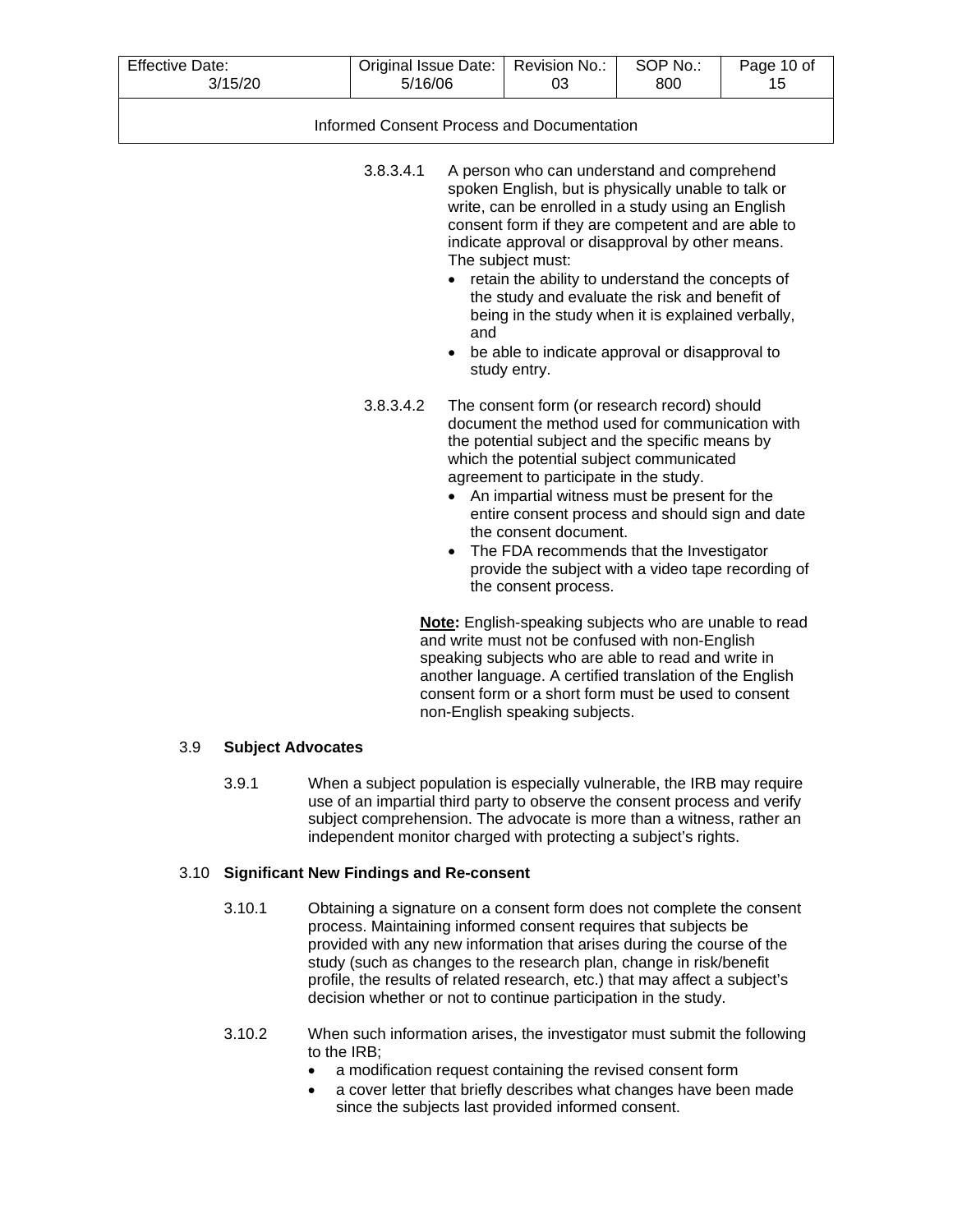| <b>Effective Date:</b> | Original Issue Date: | Revision No.: | SOP No.: | Page 11 of |
|------------------------|----------------------|---------------|----------|------------|
| 3/15/20                | 5/16/06              | 03            | 800      |            |
|                        |                      |               |          |            |

Informed Consent Process and Documentation

- 3.10.3 Examples of when re-consenting is required:
	- Change in the risk/benefit profile
		- New risks identified
		- **Increase in risk**
		- Decrease in expected benefit
	- Significant change in research procedures

The IRB will consider other situations where re-consenting may be required (e.g., change in PI).

## 3.11 **Data Retention After Withdrawal of Consent**

- 3.11.1 For a variety of reasons, a subject enrolled in a research study may decide to withdraw from the research, or an investigator may decide to terminate a subject's participation in research regardless of whether the subject wishes to continue participating.
- 3.11.2 Subjects have the right to withdraw from (i.e., discontinue participation in) research at anytime (45 CFR 46.116(a)(8)). If a subject decides to withdraw from all components of a research study, the investigator must discontinue all of the following research activities involving that subject's participation in that study (45 CFR 46.116(a)(8)):
	- 3.11.2.1 Interacting or intervening with the subject in order to obtain data about him or her for the research study (e.g., administering an experimental drug, performing a tissue biopsy, drawing blood, exposing the subject to visual stimuli on a computer monitor and measuring response times, orchestrating environmental events or social interactions, or conducting ethnographic interviews with the subject);
	- 3.11.2.2 Obtaining additional identifiable private information about the subject for the research study by collecting or receiving such information from any source (e.g., obtaining additional information from the subject's education records or medical records, or obtaining biological specimens pertaining to the subject that have been or will be obtained for clinical purposes and stored in a hospital's pathology department or clinical laboratory); and
	- 3.11.2.3 Obtaining additional identifiable private information about the subject for the research study by observing or recording private behavior without interacting or intervening with the subject (e.g., recording mother-infant interactions in the home environment using video cameras or monitoring messages posted on an internet forum that is password-protected and accessed by invitation only).
- 3.11.3 FDA law and regulations recognizes, however, that a complete and accurate risk/benefit profile of an investigational product depends upon the data from every subject's experience in the clinical trial. Data collected on study subjects up to the time of withdrawal must remain in the trial database in order for the study to be scientifically valid. If a subject withdraws from a study, removal of already collected data would undermine the scientific, and therefore the ethical, integrity of the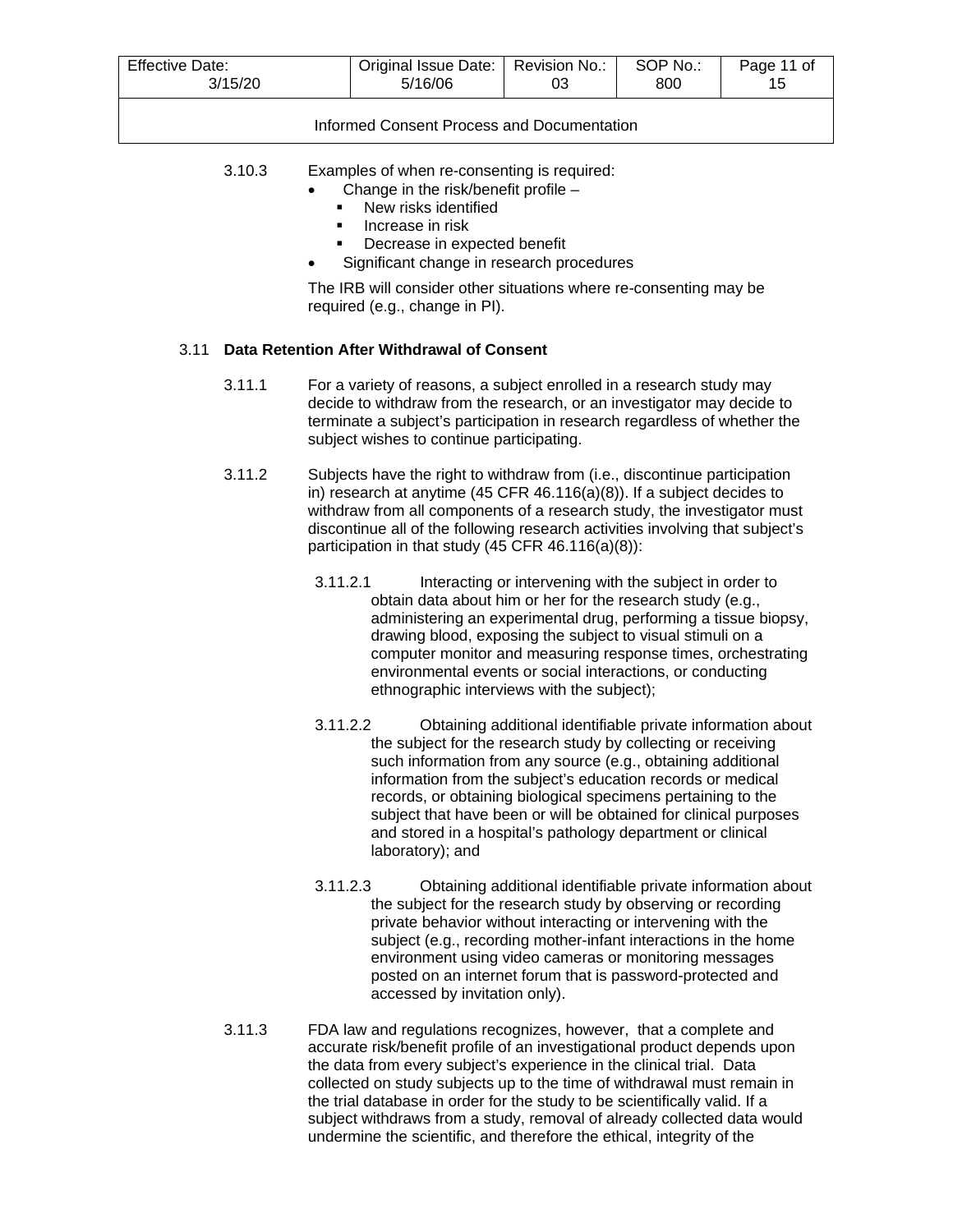| Effective Date:                            | Original Issue Date:   Revision No.: | 03 | SOP No.: | Page 12 of |  |  |  |
|--------------------------------------------|--------------------------------------|----|----------|------------|--|--|--|
| 3/15/20                                    | 5/16/06                              |    | 800      | 15         |  |  |  |
| Informed Consent Process and Documentation |                                      |    |          |            |  |  |  |

research. Such removal of data could also put enrolled subjects, future subjects, and eventual users of marketed products at an unreasonable risk. Finally, removal of data would fundamentally compromise FDA's ability to perform its mission, to protect public health and safety by ensuring the safety and effectiveness of regulated products.

- 3.11.4 Likewise, OHRP has clarified that when a subject informs an investigator of his or her decision to withdraw from the research, or an investigator decides to terminate a subject's participation regardless of the subject's consent, the regulations at 45 CFR part 46 allow the investigator to retain and analyze already collected data relating to that subject that has already been obtained and recorded by the investigator, even if that data includes identifiable private information about the subject.
- 3.11.5 The HHC IRB recommends that when seeking the informed consent of subjects, investigators explain whether already collected data about the subjects will be retained and analyzed even if the subjects choose to withdraw from the research. Including this explanation would better inform subjects about what it means that they may "discontinue participation at any time" (45 CFR 46.116(a)(8)).
- 3.11.6 Sometimes, a subject wants to withdraw from the primary interventional component of a study, but is willing to allow the investigator to continue other research activities described in the IRB-approved protocol and informed consent document that involve participation of the subject. When a subject's withdrawal request is limited to discontinuation of the primary interventional component of a research study, research activities involving other types of participation for which the subject previously gave consent may continue.
- 3.11.7 The HHC IRB recommends that investigators document the withdrawal of a subject for a research study
	- 3.11.7.1 For research in which it is determined to be appropriate to document the withdrawal of a subject, such documentation could specify:
		- 3.11.7.1.1 Whether the withdrawal of the subject resulted from a decision by the subject or by the investigator, and the reasons for the withdrawal, if known; and
		- 3.11.7.1.2 Whether the withdrawal was from all components of the research study or just the primary interventional component.

# 4.0 **Guidance:**

4.1 **Obtaining Consent is a Process:** Obtaining consent from potential subjects should be an educational process that takes place between the investigator and research subject prior to participation and throughout the study. A complete consent process should involve giving potential subjects verbal and written information about the study and allowing sufficient time to consider their options and ask questions about the study before making a decision. Any new information that might affect their willingness to continue as a subject should be shared throughout the course of the study.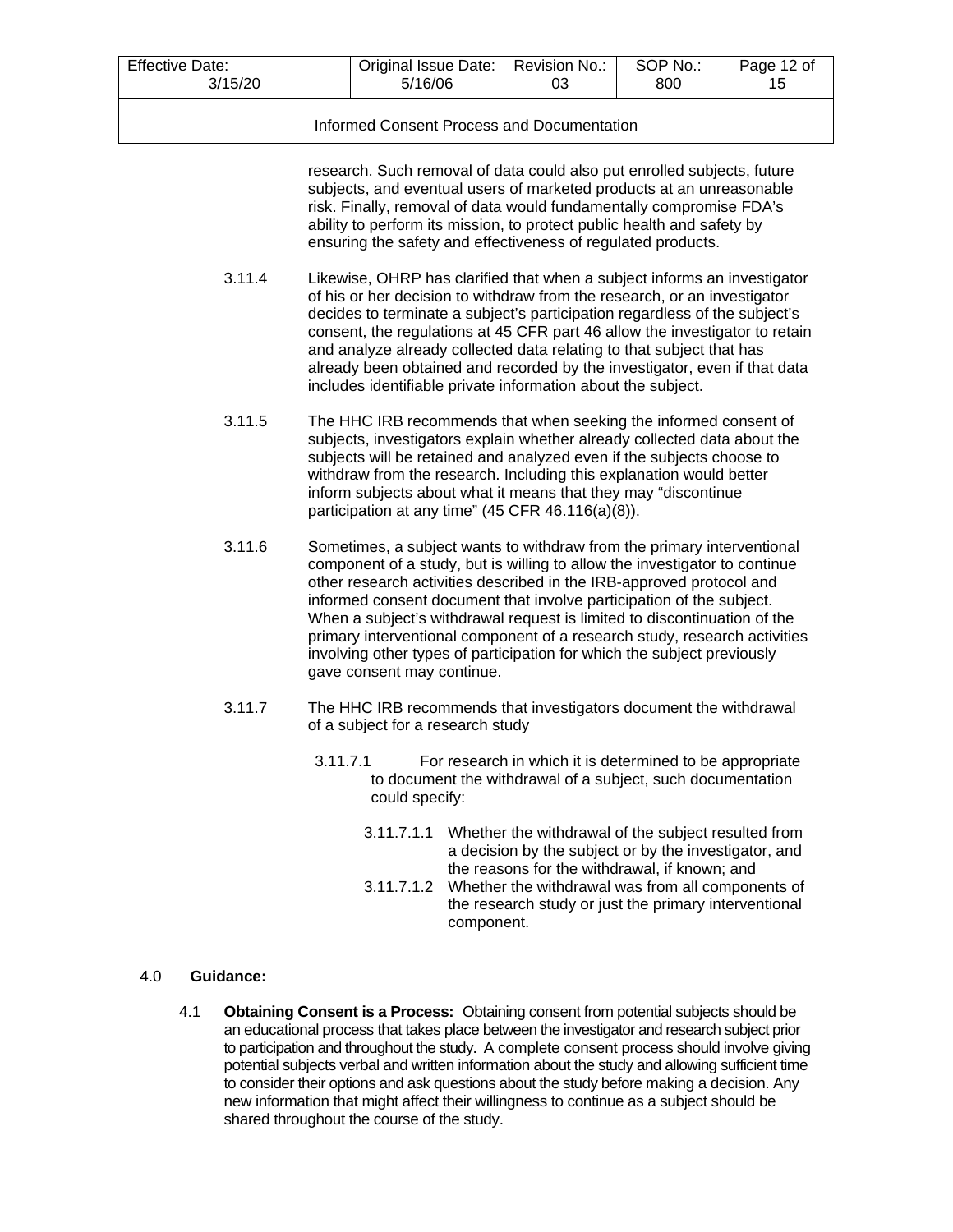| <b>Effective Date:</b> | Original Issue Date: | Revision No.: | SOP No.: | Page 13 of |
|------------------------|----------------------|---------------|----------|------------|
| 3/15/20                | 5/16/06              | 03            | 800      |            |
|                        |                      |               |          |            |

## Informed Consent Process and Documentation

4.2 **Consent Must be Given Freely:** The decision to participate in research should always be voluntary and investigators should take steps to minimize coercion. Consent is a legal concept—only legally competent adults can consent to participate in a study. Children (individuals legally deemed to be a minor) or adults who are not competent (e.g. cognitively impaired persons) must *assent* (affirmatively agree) to participate, but *consent*  must be obtained from a parent or legally authorized representative. Provisions must be made in the consent process to obtain both consent, and independent, non-coerced assent when subjects are not legally competent adults. In cases where subjects cannot give assent (e.g., very young children or significantly cognitively impaired persons), the IRB can approve a research protocol that does not include obtaining assent (see policy on Assent).

If either consent or assent is refused, the subject should not be enrolled in the study.

- 4.3 **Consent Must be Based on Understanding:** Information related to the study must be provided to subjects in a manner that they can understand. This manner will differ based upon the population being studied. For example, subjects who do not speak English must be provided information in a language they understand. A verbal explanation should be given to subjects who cannot read or have limited reading ability. The information must be presented in language that is understandable to a lay person. Scientific jargon is typically inappropriate; ordinary language is better. Documents given to adult or older teenaged subjects should be written at the 6th grade reading level; simpler explanations should be provided to younger children.
- 4.4 **Consent Must be Active:** Passive consent where subjects are assumed to have agreed to consent in the absence of a response is not supported in the regulations and cannot be approved by the IRB as a valid consent process unless a waiver of consent is requested and approved (see policy on waiver of documentation of informed consent).

# 4.5 **Common Problems with the Consent Process:**

4.5.1 Subjects are given the consent document to sign with little or no interaction with investigators or little or no time to consider participation or ask questions — remember, informed consent is a process, not just a document! 4.5.2 The consent process does not follow the IRB approved procedures. 4.5.3 Subjects are enrolled prior to obtaining consent or assent, or a "passive consent" method is used — active, affirmative consent and assent (if applicable) must be obtained prior to enrollment of the subject in the study. 4.5.4 Consent documents are not signed by participants — unless a waiver of documentation is granted, consent documents must be signed. 4.5.5 Consent documents are not dated by participants.<br>4.5.6 Consent documents are not signed by investigators (or Consent documents are not signed by investigators (or designees). 4.5.7 Consent documents are not dated by investigators (or designees).<br>4.5.8 Subjects, investigators (or designees) sign on the wrong signature line 4.5.8 Subjects, investigators (or designees) sign on the wrong signature line.<br>4.5.9 Research staff who are not listed as approved designees with the IRB, Research staff who are not listed as approved designees with the IRB, obtain consent from subjects. — Before a designee consents research subjects the PI must notify the IRB and the designee must complete all required human subjects training (See policy on CITI training). 4.5.10 Next of Kin are used to consent subjects without obtaining prior approval from the IRB 4.5.11 Subjects are not given a copy of the complete document for their records subjects 4.5.12 Investigators do not retain the complete signed documents for three years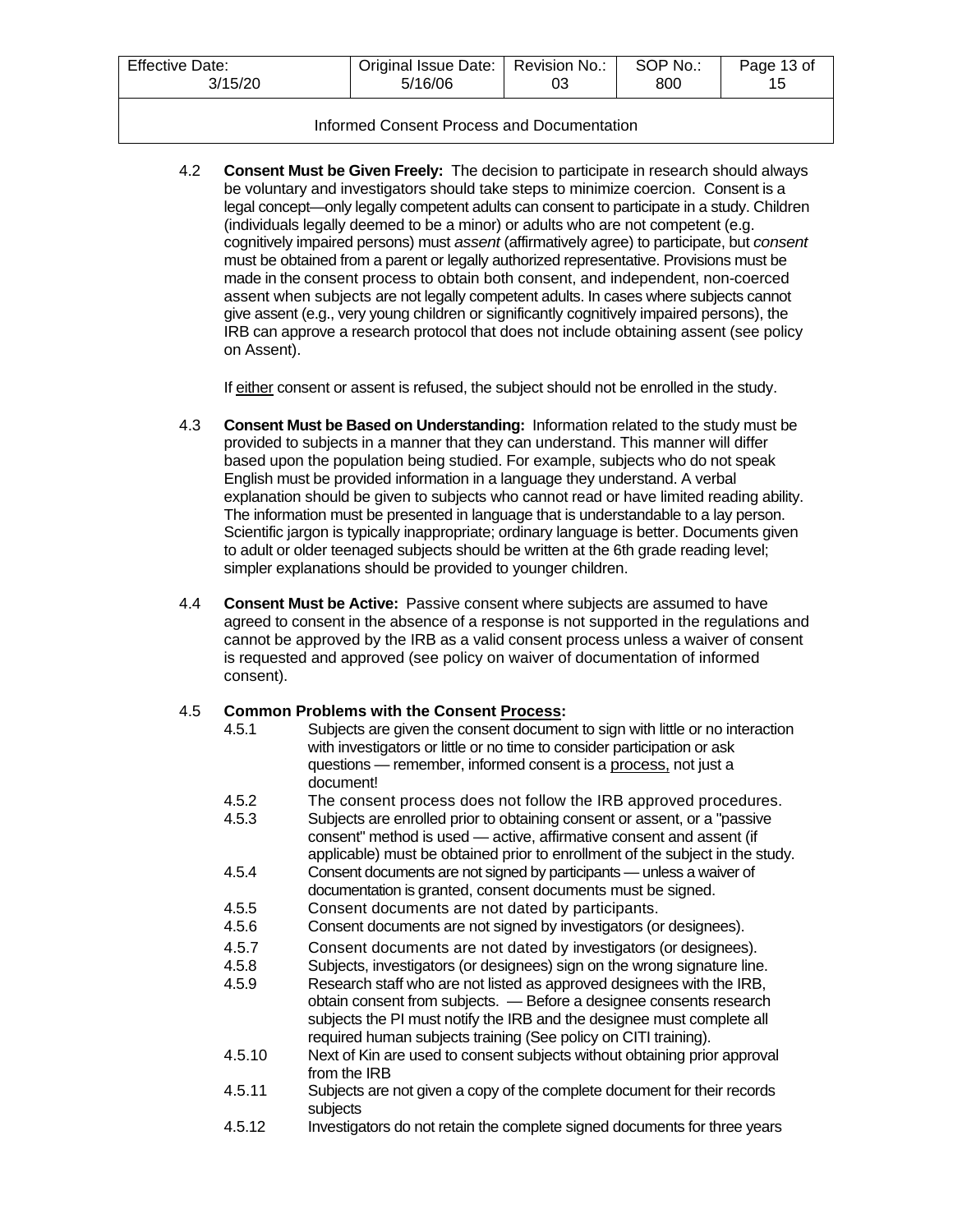| Effective Date:                            | Original Issue Date:   Revision No.: | 03 | SOP No.: | Page 14 of |  |
|--------------------------------------------|--------------------------------------|----|----------|------------|--|
| 3/15/20                                    | 5/16/06                              |    | 800      | 15         |  |
| Informed Consent Process and Documentation |                                      |    |          |            |  |

time — regulations require that consent documents be retained for three years following the close of the study.

#### 4.6 **Common Problems with the Consent Document:**

- 4.6.1 It includes scientific or technical terms or jargon that subjects do not understand—be sure to use clear, ordinary terms that a lay person will understand.
- 4.6.2 It does not include a complete or clear explanation of study procedures, possible risks, the voluntary nature of participation, or other required elements—be sure to include all required elements and complete explanations for each.
- 4.6.3 It is written at a reading level that is too high for most subjects—documents should be written at no higher than an  $6<sup>th</sup>$  grade reading level (most word processing programs can determine readability levels).
- 4.6.4 It is difficult to read—font size should be at least 11 point (much larger if subjects are likely to have vision problems); logical headings, subheadings, and sufficient white space should be utilized to ensure readability.
- 4.6.5 It includes unnecessary signature lines (e.g. parent/guardian signature line included when subjects are not minors; signature lines are included when a waiver of documentation of consent has been granted)—include only the signature lines that are appropriate for your study.
- 4.6.6 It is inconsistent with the procedures discussed in the protocol) be sure that the methods and procedures described in the consent document accurately reflect the study and are consistent with the methods and procedures described in the Human Subjects Review form.

# 5.0 **Documentation:**

- 5.1 The HHC HRPP office will maintain all records related to the implementation of this policy, electronic communications, and notifications to investigators, funding or regulatory agencies, etc.
- 5.2 Records will be archived for a period of at least six (6) years following the termination or completion of the research activities.

# 6.0 **References:**

- 6.1 45 CFR 46.109(b), 45 CFR 46.109(e), 45 CFR 46.111(a)(4), 45 CFR 46.116, 45 CFR 46.117
- 6.2 21 CFR 50.20, 21 CFR 56.109(b), 21 CFR 56.109(f), 21 CFR 56.111(a)(4), 21 CFR 50.25(a), 21 CFR 50.25(b), 21 CFR 50.27(a), 21 CFR 50.27(b), 21 CFR 56.111(a)(5)
- 6.3 ICH-GCP: 2.9, 3.1.5, 3.1.9, 4.3.4, 4.8.1-4.8.11
- 6.4 Informed Consent, Legally Effective and Prospectively Obtained (OPRR Letter, 1993)
- 6.5 Exculpatory Language in Informed Consent Documents: Examples of Acceptable and Unacceptable Language (OPRR Letter, 1996)
- 6.6 Informed Consent: Obtaining and Documenting Informed Consent of Non-English Speakers (OPRR Memo, 1995)